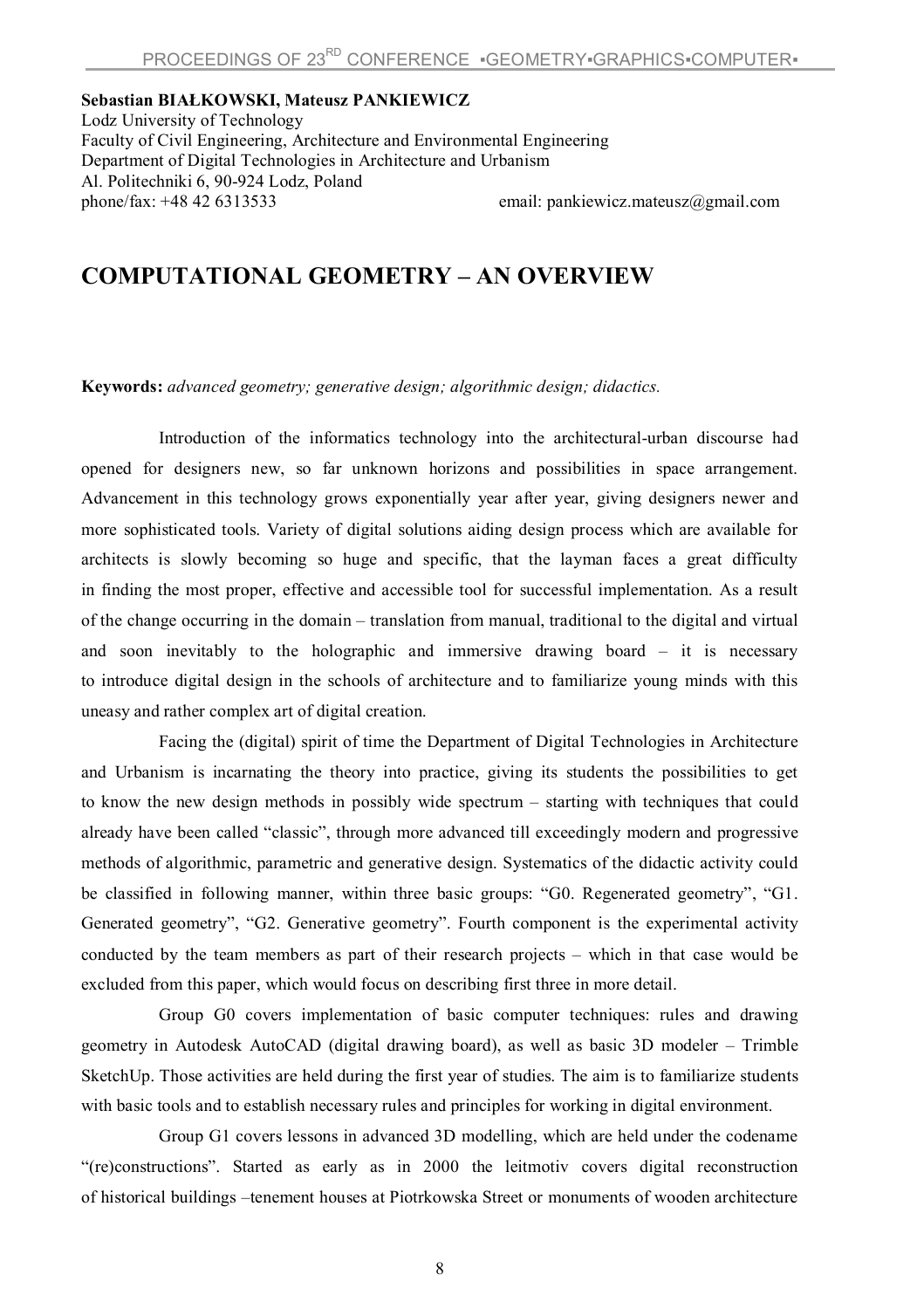located in Łódź and nearby. In recent years reconstructions are performed in Autodesk 3dsMax, which helped to model numerous interiors of famous palaces in Łódź, the building of the Credit Company at Pomorska Street, as well as the facades of the great Poznanski Palace at Ogrodowa Street. This years (2016) theme is the old Reihold Richter's Villa – currently Lodz University of Technology Rector's Office. Reconstructed object is divided into working parts with similar complexity level (fair play rule) and assigned to the student groups. At the end of the semester, all models are joined into one representing the effect of the reconstruction.

Group G2 covers extended didactic activities in the generative (parametric, algorithmic) design domain, which means design based on the user-composed algorithmic logic, which makes the foundation for object creation. For the Institute of Architecture and Urban Planning, the first tangent point with this modern technology was the P.3 Workshops led by Sebastian Białkowski and tutors from Bauhaus in Dessau. Workshops led to the fabrication and construction of the biggest parametric pavilion in Poland. The seed was planted and the continuation was the P.3.2 Workshops, which resulted in several designs for the student common spaces scattered across the Institute's building.

In 2015, within the Department of Digital Technologies in Architecture and Urbanism, the workshop team FABRIC<action> was created. Its purpose is to organize open workshops, which would familiarize participants with the ideas of parametric design, as well as digital fabrication and rapid prototyping (CAD/CAM). First edition of those workshop, codenamed "DigitalKnitting", was held at the turn of September and October 2015. Mini-workshops organized together with RabbitForm – 3D printing group – under auspices of Marshall Office in Łódź during the Design Thinking Festival (21 – 22.05.2016) were the announcement of the second edition under  $F \le a$  flags. Remodelling of public spaces is the leitmotiv of the forthcoming edition, which fits well in the revitalization process currently affecting the city, in the same time indicating the way to approach this complex matter with the help of non-standard geometrical environments. Balancing on the edge of architecture, art and urban sociology is the starting point for the participants.

Incorporation of different media and means of expression frame the experimental side of the G2 didactic group. It consist of e.g. responsive 3D light mapping (NYwhale project), implementation of mechatronic elements in responsive design, as well as development of the digital fabrication space.

Undertaken didactic actions, which are caracterised by its wide spectrum of utilized information technologies, are necessary and essential in the learning process of the new architect, who can take advantage of modern technologies and adapt to changing environment. Common access to the advanced technology demands its understanding or at least basic knowledge and acceptance. Integration of design and manufacturing processes (CAD/CAM), as well as spectacular development of rapid prototyping techniques forces universities to introduce and put more emphasis on practical aspects of architectural occupancy. That means such a construction of the studies programmatic